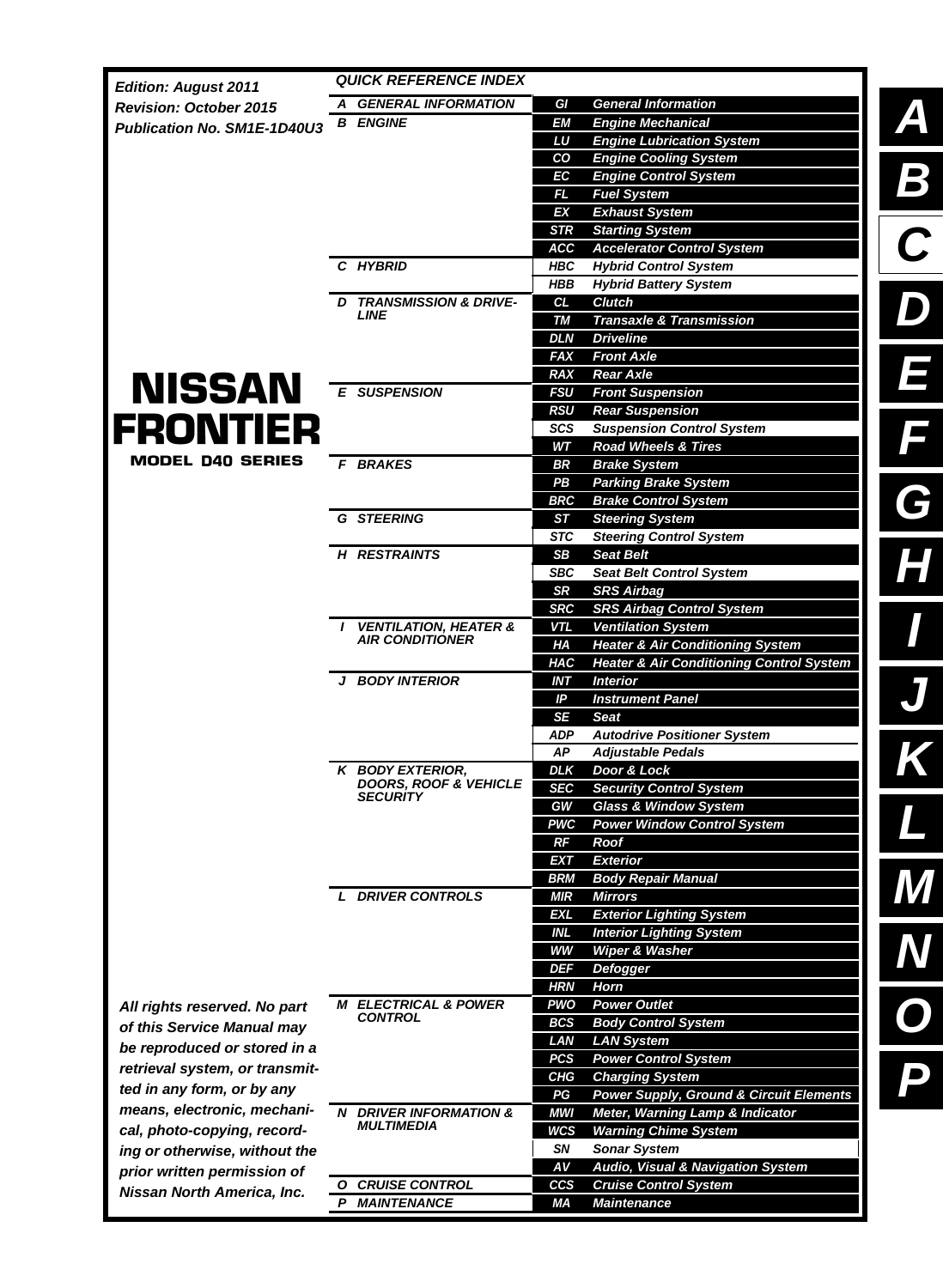## *FOREWORD*

*This manual contains maintenance and repair procedures for the 2012 NISSAN FRONTIER.*

*In order to assure your safety and the efficient functioning of the vehicle, this manual should be read thoroughly. It is especially important that the PRECAUTIONS in the GI section be completely understood before starting any repair task.* 

*All information in this manual is based on the latest product information at the time of publication. The right is reserved to make changes in specifications and methods at any time without notice.*

## *IMPORTANT SAFETY NOTICE*

*The proper performance of service is essential for both the safety of the technician and the efficient functioning of the vehicle. The service methods in this Service Manual are described in such a manner that the service may be performed safely and accurately. Service varies with the procedures used, the skills of the technician and the tools and parts available. Accordingly, anyone using service procedures, tools or parts which are not specifically recommended by NISSAN must first be completely satisfied that neither personal safety nor the vehicle's safety will be jeopardized by the service method selected.*



NISSAN NORTH AMERICA, INC. **Technical Publications Department**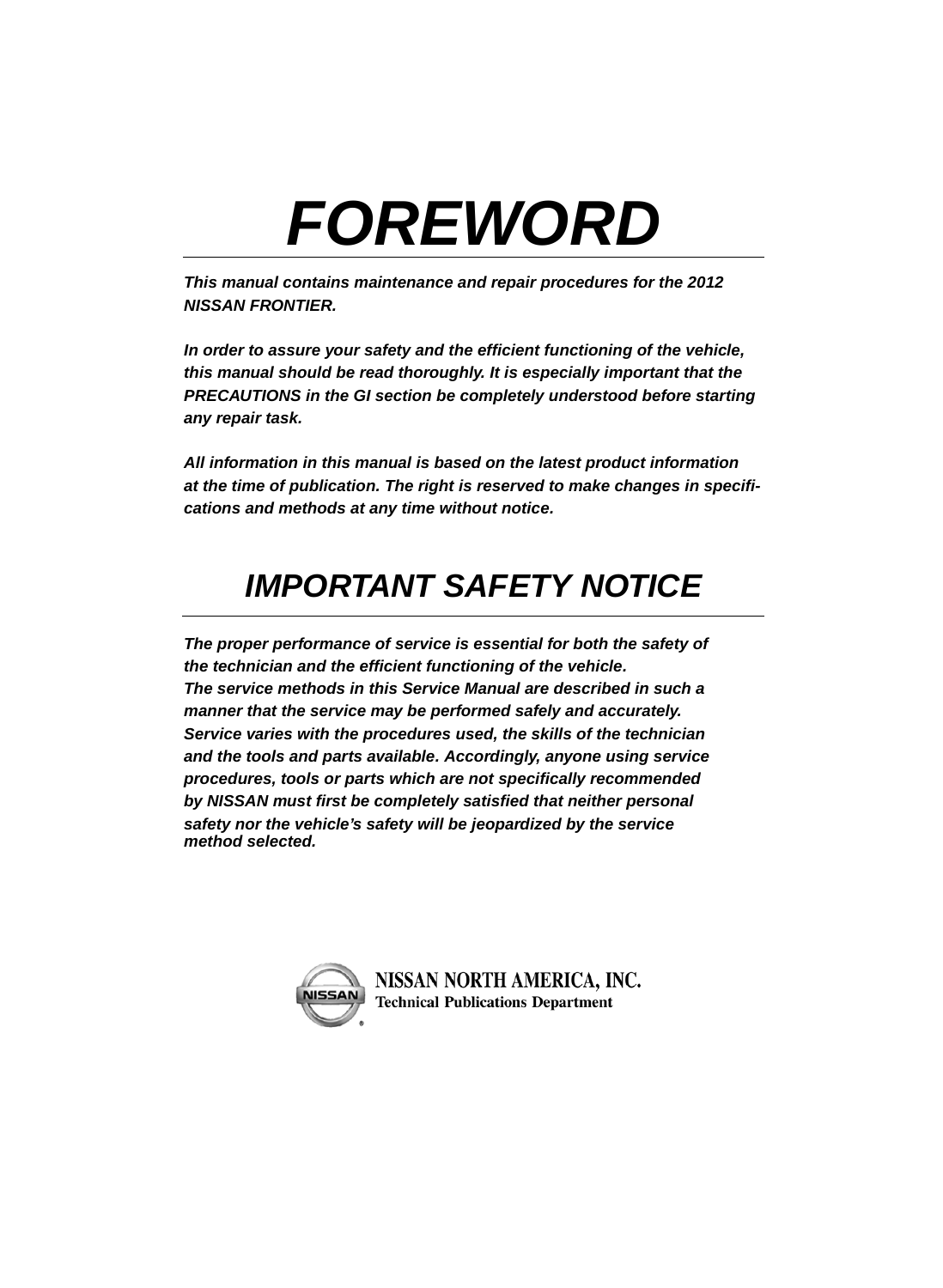| NISSAN                                                                                     | PLEASE HELP MAKE THIS SERVICE MANUAL BETTER!                                           |                                                                                                               |  |
|--------------------------------------------------------------------------------------------|----------------------------------------------------------------------------------------|---------------------------------------------------------------------------------------------------------------|--|
|                                                                                            | Your comments are important to NISSAN and will help us to improve our Service Manuals. |                                                                                                               |  |
| Use this form to report any issues or comments you may have regarding our Service Manuals. |                                                                                        |                                                                                                               |  |
|                                                                                            | Please print this form and type or write your comments below. Mail or fax to:          |                                                                                                               |  |
|                                                                                            | Nissan North America, Inc.                                                             |                                                                                                               |  |
|                                                                                            | <b>Technical Service Information</b>                                                   |                                                                                                               |  |
|                                                                                            | 39001 Sunrise Drive, P.O. Box 9200<br>Farmington Hills, MI USA 48331                   |                                                                                                               |  |
|                                                                                            | FAX: (248) 488-3880                                                                    |                                                                                                               |  |
|                                                                                            | SERVICE MANUAL: Model: ______________________ Year: ____________________________       |                                                                                                               |  |
|                                                                                            | PUBLICATION NO. (Refer to Quick Reference Index): ______________________________       |                                                                                                               |  |
|                                                                                            | Please describe any Service Manual issues or problems in detail:                       |                                                                                                               |  |
|                                                                                            |                                                                                        | Page number(s) _____________________ Note: Please include a copy of each page, marked with your comments.     |  |
|                                                                                            |                                                                                        |                                                                                                               |  |
|                                                                                            |                                                                                        |                                                                                                               |  |
|                                                                                            |                                                                                        |                                                                                                               |  |
|                                                                                            |                                                                                        |                                                                                                               |  |
|                                                                                            |                                                                                        |                                                                                                               |  |
|                                                                                            |                                                                                        |                                                                                                               |  |
|                                                                                            |                                                                                        |                                                                                                               |  |
|                                                                                            | Are the trouble diagnosis procedures logical and easy to use? (circle your answer)     | <b>YES</b><br>NO.                                                                                             |  |
|                                                                                            |                                                                                        | If no, what page number(s)? _____________Note: Please include a copy of each page, marked with your comments. |  |
|                                                                                            |                                                                                        |                                                                                                               |  |
|                                                                                            |                                                                                        |                                                                                                               |  |
|                                                                                            |                                                                                        |                                                                                                               |  |
|                                                                                            |                                                                                        |                                                                                                               |  |
|                                                                                            | Is the organization of the manual clear and easy to follow? (circle your answer)       | <b>YES</b><br>NO.                                                                                             |  |
|                                                                                            |                                                                                        |                                                                                                               |  |
|                                                                                            |                                                                                        |                                                                                                               |  |
|                                                                                            |                                                                                        |                                                                                                               |  |
|                                                                                            |                                                                                        |                                                                                                               |  |
|                                                                                            |                                                                                        |                                                                                                               |  |
|                                                                                            |                                                                                        |                                                                                                               |  |
| repairing customer vehicles?                                                               |                                                                                        | What information should be included in NISSAN Service Manuals to better support you in servicing or           |  |
|                                                                                            |                                                                                        |                                                                                                               |  |
|                                                                                            |                                                                                        |                                                                                                               |  |
|                                                                                            |                                                                                        |                                                                                                               |  |
|                                                                                            |                                                                                        |                                                                                                               |  |
|                                                                                            |                                                                                        |                                                                                                               |  |
|                                                                                            |                                                                                        |                                                                                                               |  |
|                                                                                            |                                                                                        |                                                                                                               |  |
|                                                                                            |                                                                                        |                                                                                                               |  |
|                                                                                            |                                                                                        |                                                                                                               |  |